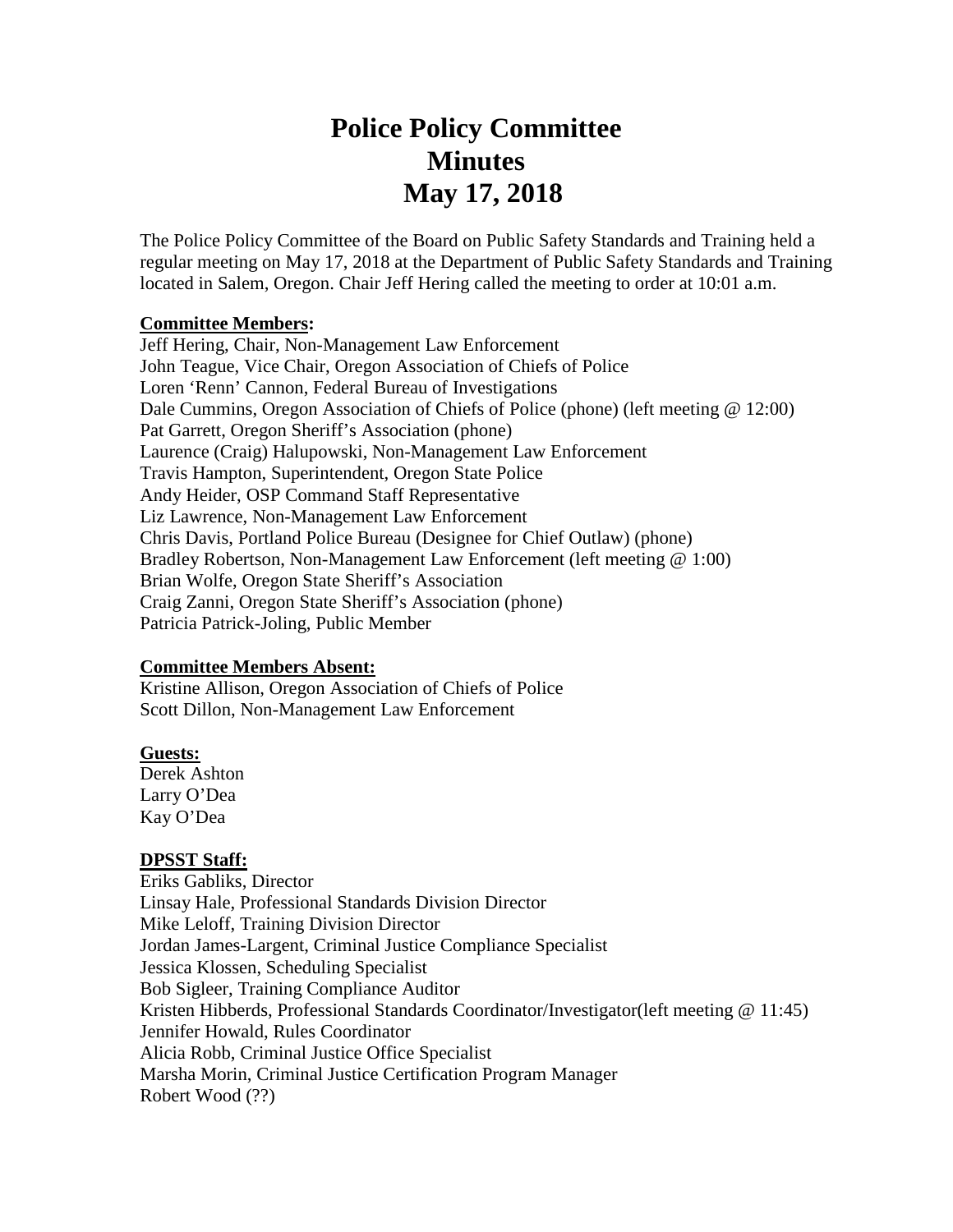#### **1. Introductions**

Introductions of members, guest and staff were presented.

#### **2. Minutes of February 15, 2018 Meeting**

Approve the minutes of the February 15, 2018 Police Policy Committee.

• *John Teague moved that the committee approve the minutes of the February 15, 2018 Police Policy Committee meeting. Craig Halupowski seconded the motion. The motion carried unanimously.*

#### **3. ORS 183.405- Five-Year Review of Agency Rules Adopted Informational Update** Presented by Jennifer Howald

The following rules were identified as subject to the requirements of ORS 183.405, requiring completion of the five-year review, and as rules that were considered by the Police Policy Committee (PPC) as an advisory committee.

- **1.** OAR 259-008-0017, Public records, was adopted effective May 1, 2010 after being reviewed by the PPC on November 10, 2009 and approved by the Board on Public Safety Standards and Training (Board) on January 28, 2010.
- **2.** OAR 259-008-0200, Civil Penalties; 259-008-0220, Sanctions Generally; and 259-008-0250, Notice of Civil Penalty, were adopted effective August 15, 2008 after being reviewed by the PPC on November 13, 2007 and approved by the Board on July 24, 2008.
- **3.** OAR Chapter 259 Division 13, Criminal Records Check Rules, was adopted effective October 15, 2008 after being reviewed by the PPC on May 15, 2008 and approved by the Board on July 24, 2008.
- **4.** OAR 259-008-0069, Tribal Law Enforcement, was adopted effective February 29, 2012 after being reviewed by the PPC on November 17, 2011 and approved by the Executive Committee of the Board on November 28, 2011.

# **4. \*Proposed Rule Change for OAR 259-008-0700 – Board Disapproval of a Policy Committee Recommendation**

Presented by Jennifer Howald

Current statute does not provide clear direction on how to proceed once the Board has disapproved a recommendation made by a Policy Committee regarding the denial, suspension or revocation of a public safety professional's certification.

The proposed language establishes a clear manner in which the Board can defer its decision on a recommendation by sending the matter back to the Policy Committee with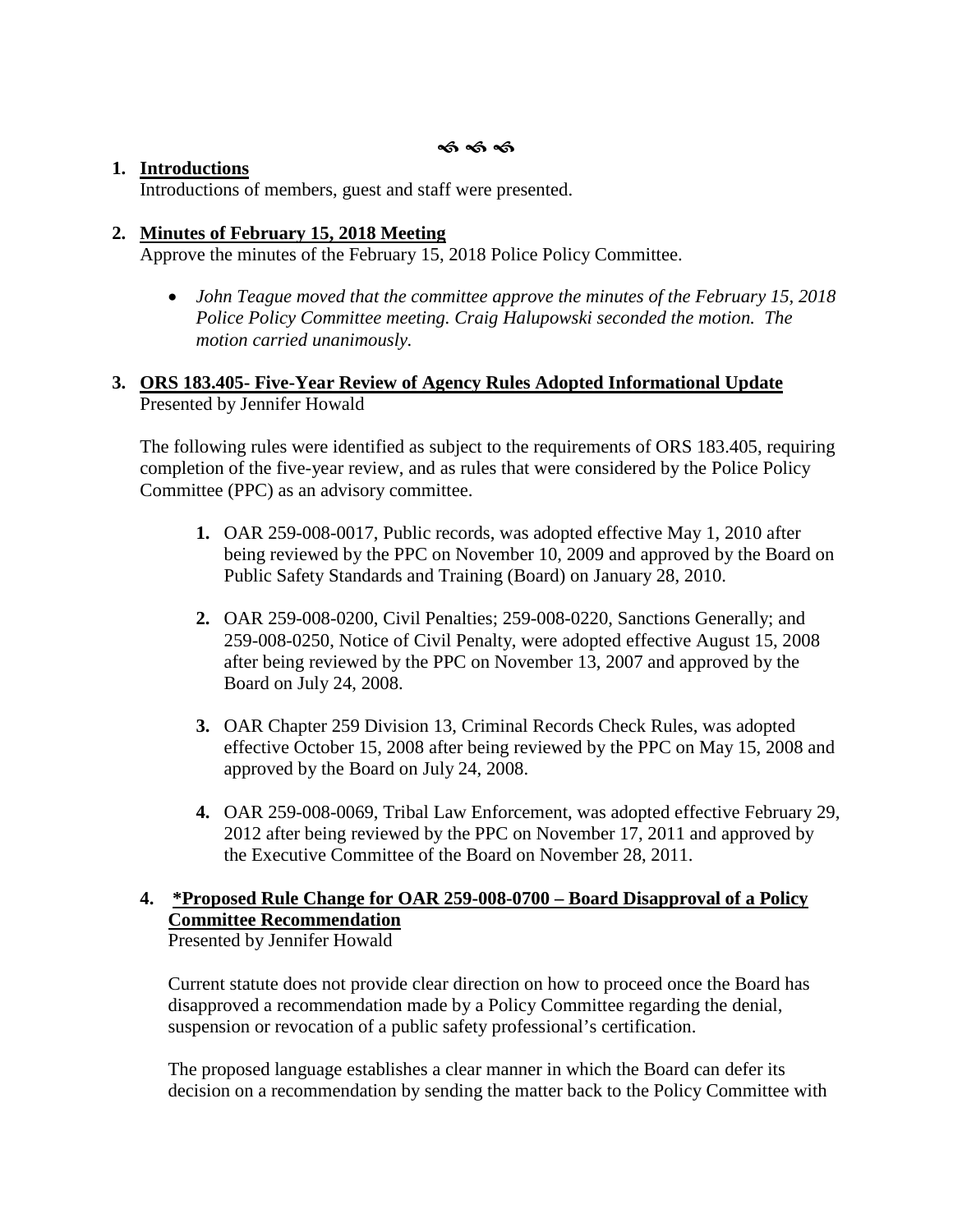instructions for reconsideration. The proposed language also clarifies the manner in which the Board can disapprove all or any part of a recommendation involving the denial, suspension or revocation of a public safety certification and what would happen should the Board fail to achieve the necessary votes to disapprove a Policy Committee recommendation.

Additional changes have been included in the proposed rule language to provide consistent references and add additional clarification for the outlined process.

DPSST staff worked with the Department of Justice to draft the proposed rule language and confirm that it maintains the integrity and purpose of the Board and the Policy Committee.

- *John Teague moved to recommend the Board adopt the changes as proposed and that the Board approve filing the changes to OAR 259-008-0070 as a permanent rule change with the Secretary of State if no comments are received. Brian Wolfe seconded the motion. The motion passed unanimously.*
- *By consensus the committee found no fiscal impact to small businesses*

# **5. \*Administrative Closures**

Presented by Kristen Hibberds

| Officer               | <b>Certifications</b> | Summary                    | Flagged for<br>Review<br>(if hired in<br>future) |
|-----------------------|-----------------------|----------------------------|--------------------------------------------------|
| Doran, Sean #58451    | Not Certified         | Conviction - Unlawful      | N <sub>0</sub>                                   |
| West Linn PD          |                       | Possession of a Firearm    |                                                  |
| Andler, Loren #42698  | Basic,                | $Conviction -$             | N <sub>o</sub>                                   |
| <b>Beaverton PD</b>   | Intermediate,         | Removal/Parts of a         |                                                  |
|                       | Advanced              | <b>Wildlife Carcass</b>    |                                                  |
| Maddy, Jason #45573   | Basic,                | Separation – Settlement    | No                                               |
| Gervais PD            | Intermediate          | agreement related to       |                                                  |
|                       |                       | medical                    |                                                  |
| Neason, Andrew #58233 | Not Certified         | Conviction - Unlawful      | N <sub>0</sub>                                   |
| Gold Beach PD         |                       | Taking, Receiving,         |                                                  |
|                       |                       | <b>Stolen Property and</b> |                                                  |
|                       |                       | <b>Criminal Mischief</b>   |                                                  |
| Brown, Dave #22167    | Basic,                | Separation – Layoff        | N <sub>0</sub>                                   |
|                       | Intermediate,         |                            |                                                  |
|                       | Advanced              |                            |                                                  |
| Culley, Robert #37456 | Basic,                | Separation – Conduct       | N <sub>0</sub>                                   |
| DOJ                   | Intermediate,         | does not violate board     |                                                  |
|                       | Advanced              | standards                  |                                                  |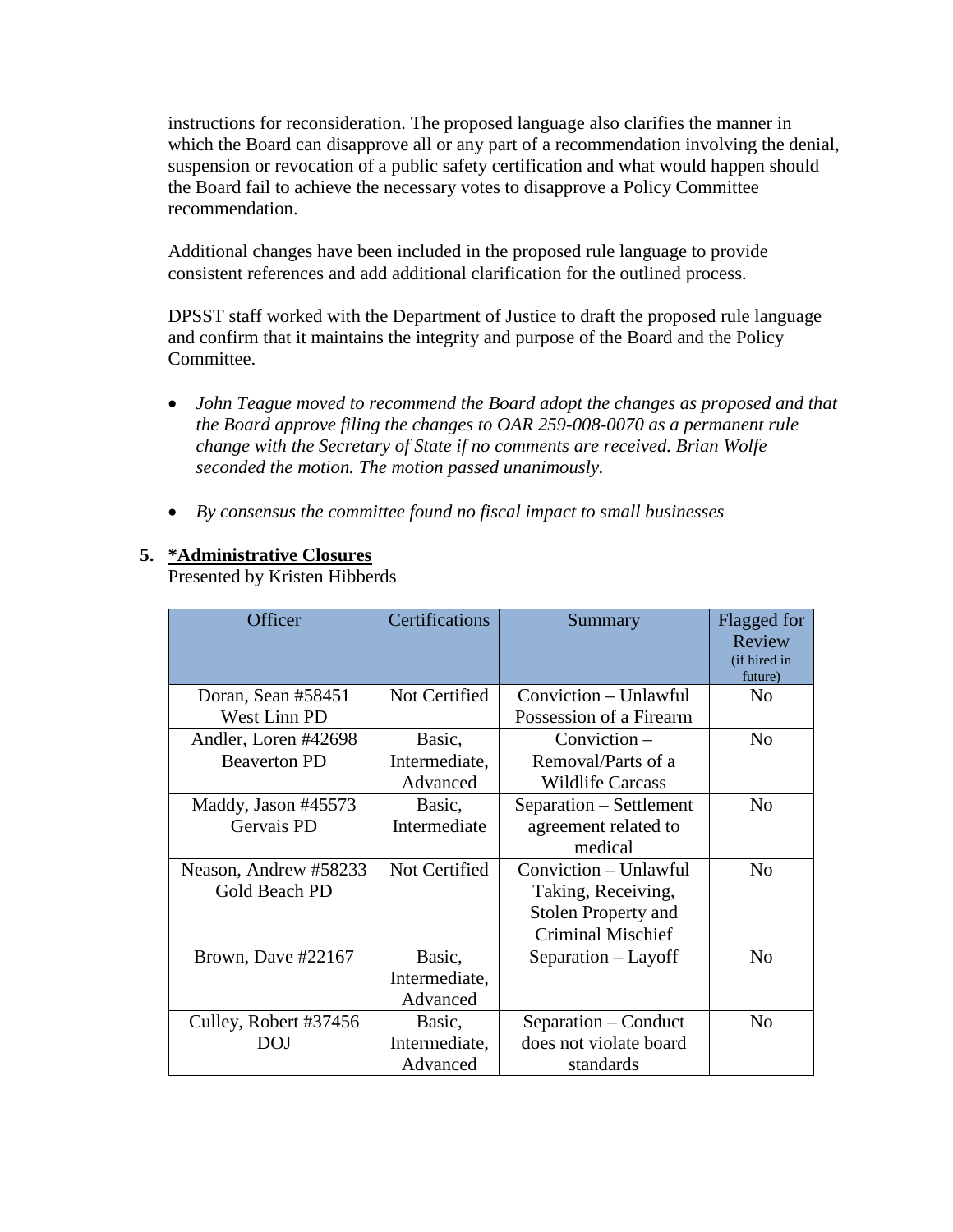| Robinson, Timothy             | Basic,        | $Arrest - Successfully$ | N <sub>0</sub> |
|-------------------------------|---------------|-------------------------|----------------|
| #29814 Portland Police        | Intermediate, | completed DUII          |                |
| Bureau                        | Advanced,     | Diversion               |                |
|                               | Supervisory   |                         |                |
| Valadez, Alfonso #51796       | Basic         | Separation – Arbitrator | No             |
| <b>Portland Police Bureau</b> |               | reinstated employment   |                |
| Griffin, Kyle #58089          | Not Certified | Separation - Left OPSA  | <b>Yes</b>     |
| Lincoln City PD               |               | BP class and engaged in |                |
|                               |               | dishonesty              |                |

• *Patricia Patrick-Joling moved to approve the recommendations made by staff to administratively close the above listed cases. John Teague seconded the motion. The motion carried unanimously.* 

# **6. \*O'Dea, Lawrence DPSST # 18924 – Portland Police Bureau; Basic, Intermediate, Advanced, Management, Supervisory, and Executive Police Certification** Presented by Linsay Hale

Issue: In July 2016, DPSST received a Personnel Action Request (F-4) from the Portland Police Bureau indicating that O'Dea retired while under investigation.

On February 15, 2018, the PPC met and, in a vote of 13 in favor and 2 opposed, recommended the Board take no action against O'Dea's certification.

On April 26, 2018, the Board met and voted to return O'Dea's case to the PPC for consideration with the following instructions:

- Reconsider the two separate and independent investigations completed with sustained findings of O'Dea's untruthfulness; and
- Reconsider O'Dea's position as an executive in law enforcement and his failure to take action on allegations of a hostile work environment.

# *Derek Ashton presented verbal mitigation on behalf of Larry O'Dea.*

| <b>Vote/Consensus</b>                 | Second                   | Vote         | Outcome      |
|---------------------------------------|--------------------------|--------------|--------------|
| Craig Halupowski moved that the       | <b>Bradley Robertson</b> | 14 ayes; $0$ | Motion       |
| Police Policy Committee adopts        |                          | nays         | passes       |
| the staff report as the record upon   |                          |              | unanimously. |
| which its recommendations are         |                          |              |              |
| based.                                |                          |              |              |
|                                       |                          |              |              |
| Upon reviewing the previous           | Craig Halupowski         |              |              |
| recommendation and Board              |                          |              |              |
| instruction, consensus reached        |                          |              |              |
| that O'Dea's conduct did involve      |                          |              |              |
| <b>Gross Misconduct</b> as defined in |                          |              |              |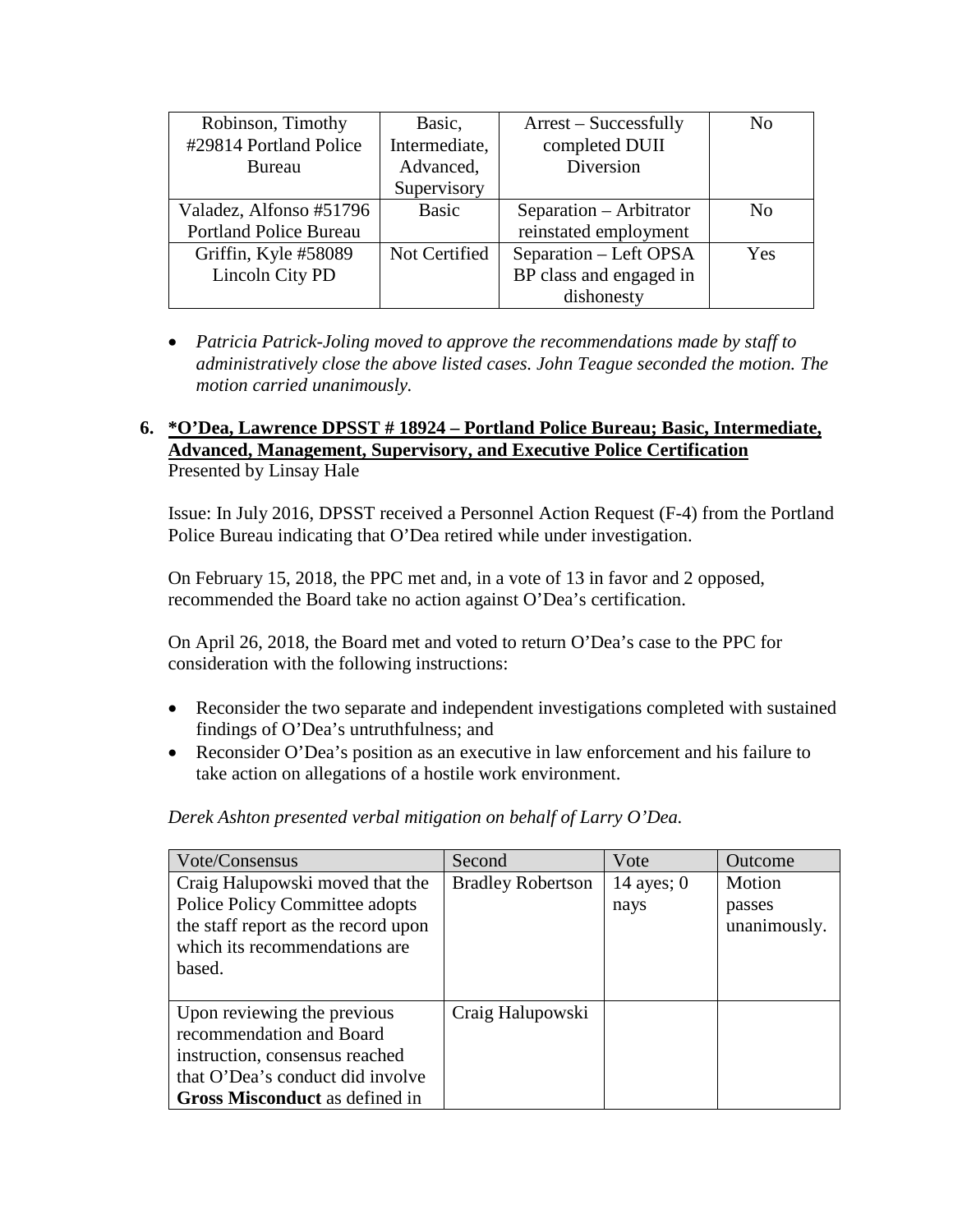| administrative rule by his failure<br>to lead and lack of leadership | Patricia Patrick-  |                        |                     |
|----------------------------------------------------------------------|--------------------|------------------------|---------------------|
| bringing discredit to his agency                                     | Joling             | 5 ayes                 | <b>Motion fails</b> |
| and his pattern of misleading                                        |                    | (Hering,               |                     |
| behavior.                                                            |                    | Teague,                |                     |
|                                                                      |                    | Cummins,               |                     |
| John Teague moved that this                                          |                    | Halupowski,            |                     |
| <b>Gross Misconduct when</b>                                         |                    | Heider); 8             |                     |
| considered alone does not rise to                                    |                    | nays                   |                     |
| the level to warrant action against                                  |                    |                        |                     |
| the officer's certifications.                                        |                    |                        |                     |
|                                                                      |                    | 8 ayes; 5              | Motion              |
|                                                                      |                    | nays                   | passes              |
|                                                                      |                    | (Hering,               |                     |
|                                                                      |                    | Teague,                |                     |
| Bradley Robertson moved that                                         |                    | Cummins,               |                     |
| this Gross Misconduct when                                           |                    | Halupowski,            |                     |
| considered alone rises to the level                                  |                    | Heider)                |                     |
| to warrant action against the                                        |                    |                        |                     |
| officer's certifications.                                            |                    |                        |                     |
| Upon reviewing the previous                                          | <b>Chris Davis</b> | $8$ ayes; $6$          | Motion              |
| recommendation and Board                                             |                    | nays                   | passes              |
| instruction, consensus reached                                       |                    | (Hering,               |                     |
| that O'Dea's conduct did involve                                     |                    | Teague,                |                     |
| <b>Dishonesty</b> as defined in                                      |                    | Cummins,               |                     |
| administrative rule by his pattern                                   |                    | Halupowski,            |                     |
| of misrepresentation and his                                         |                    | Hampton,               |                     |
| reckless disregard of the truth.                                     |                    | Heider)                |                     |
|                                                                      |                    |                        |                     |
| Patricia Patrick-Joling moved that                                   |                    |                        |                     |
| this Dishonesty when considered                                      |                    |                        |                     |
| alone rises to the level to warrant                                  |                    |                        |                     |
| action against the officer's                                         |                    |                        |                     |
| certifications.                                                      |                    |                        |                     |
|                                                                      |                    |                        |                     |
|                                                                      |                    |                        |                     |
|                                                                      |                    |                        |                     |
| Patricia Patrick-Joling made a                                       | Liz Lawrence       | $8$ ayes; $5$          | Motion              |
| motion that after considering the                                    |                    | nays                   | passes              |
| totality of the case that Board                                      |                    | (Hering,               |                     |
| action be taken on O'Dea's                                           |                    | Teague,                |                     |
| Certifications.                                                      |                    | Cummins,               |                     |
|                                                                      |                    | Halupowski,<br>Heider) |                     |
|                                                                      |                    |                        |                     |
|                                                                      |                    |                        |                     |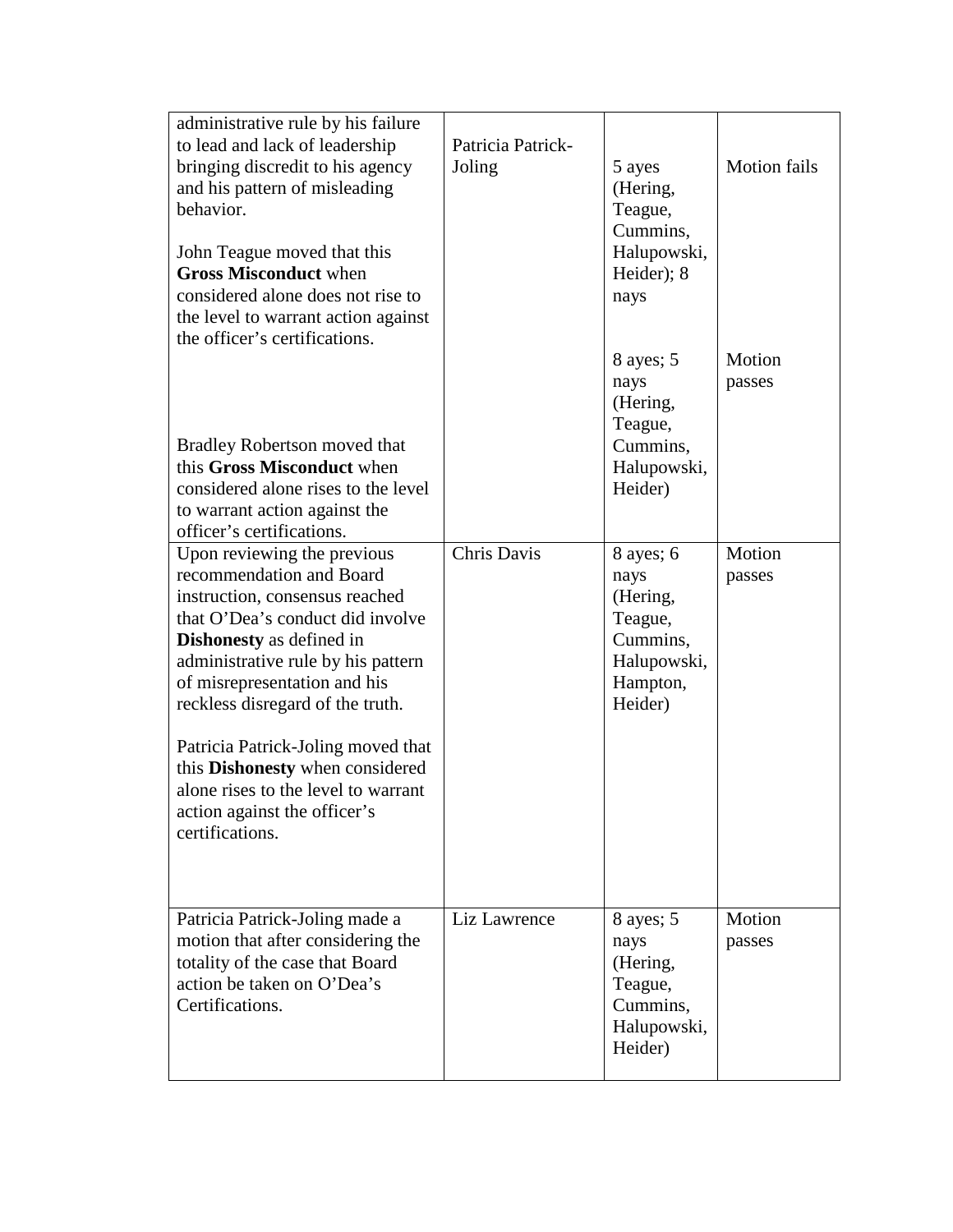• Consensus reached that O'Dea's conduct impacts his ability to be employed as a public safety professional because it violates the Code of Ethics, sworn and affirmed by him, to safeguard lives and property; to protect all persons against deception, the weak against oppression or intimidation and the peaceful against violence or disorder. O'Dea's conduct is particularly egregious because as a police officer he is attempted to conceal his behavior and provided misleading information. O'Dea's demonstrated gross misconduct and dishonesty render him ineffective to serve as a public safety officer.

| Brian Wolfe moved that O'Dea's     | Patricia Patrick-     | 11 ayes; $2$ | Motion |
|------------------------------------|-----------------------|--------------|--------|
| Gross Misconduct warrants an       | Joling                | nays         | passes |
| ineligibility period of 3 years    |                       | (Teague,     |        |
|                                    |                       | Cummins)     |        |
| Patricia Patrick-Joling moved that | <b>Travis Hampton</b> | 9 ayes; $4$  | Motion |
| O'Dea's Dishonesty warrants an     |                       | nays         | passes |
| ineligibility period of 10 years   |                       | (Hering,     |        |
|                                    |                       | Teague,      |        |
|                                    |                       | Cummins,     |        |
|                                    |                       | Halupowski)  |        |

# **7. \*Hewitt, Megan DPSST # 31385 – Hillsboro Police Department; Basic, Intermediate, Advanced, Supervisory, and Management Police Certifications**

Pulled from the agenda due to voluntary relinquishment.

# **8. \*Crosman, Travis DPSST #51361 – Basic Police Certification; Junction City Police Department**

Presented by Kristen Hibberds

Issue: In May 2017, DPSST Received a Personnel Action Request (F-4) from Junction City Police Department (JCPD) indicating that Crosman had received a probationary discharge.

| Vote/Consensus                      | Second     | Vote         | Outcome      |
|-------------------------------------|------------|--------------|--------------|
| John Teague moved that the Police   | Craig      | 15 ayes; $0$ | Motion       |
| Policy Committee adopts the staff   | Halupowski | nays         | passes       |
| report as the record upon which its |            |              | unanimously. |
| recommendations are based.          |            |              |              |

- Consensus reached that Crosman's conduct did not involve **Gross Misconduct** as defined in administrative rule.
- Consensus reached that Crosman's conduct did not involve **Misuse of Authority** as defined in administrative rule.
- Consensus reached that Crosman's conduct did not involve **Disregard for the Rights of Others** as defined in administrative rule.
- Consensus reached that Crosman's conduct did not involve **Dishonesty** as defined in administrative rule.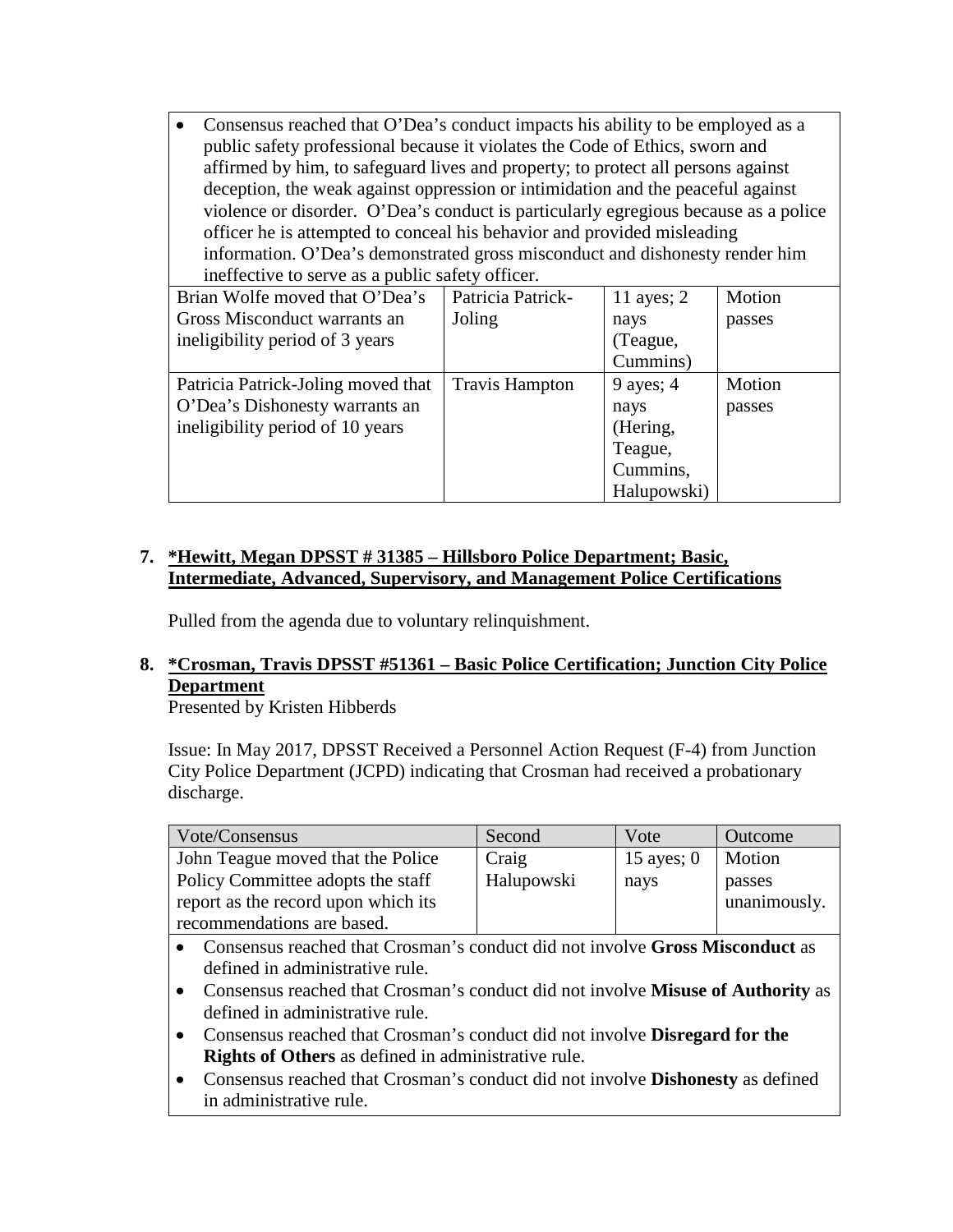The Police Policy Committee reviewed and considered the Aggravating and Mitigating circumstances specific to this case as required by OAR 259-008-0070(4)(f).

There are aggravating circumstances present: Crosman's conduct occurred during his employment as a public safety professional; Crosman's conduct occurred multiple times and while he was acting in an official capacity.

| John Teague made a motion that after                   | Craig | $\vert$ 15 ayes; 0   Motion |              |
|--------------------------------------------------------|-------|-----------------------------|--------------|
| considering the totality of the case that   Halopowksi |       | nays                        | passes       |
| no Board action be taken on                            |       |                             | unanimously. |
| Crosman's Certification.                               |       |                             |              |

# **9. \*Wright, Bradley DPSST #42148- Basic, Intermediate and Advanced Police Certifications**

Presented by Kristen Hibberds

Issue: In March 2017, DPSST received a Personnel Action Request (F-4) from Deschutes County Sheriff's Office indicating that Wright had been discharged for cause.

| Vote/Consensus                          | Second         | Vote         | Outcome              |
|-----------------------------------------|----------------|--------------|----------------------|
| Travis Hampton moved that the           | Patricia       | 14 ayes; $0$ | <b>Motion</b> passes |
| Police Policy Committee adopts the      | Patrick-Joling | nays         | unanimously.         |
| staff report as the record upon which   |                |              |                      |
| its recommendations are based           |                |              |                      |
| Consensus reached that Wright's         | Patricia       | 14 ayes; $0$ | <b>Motion</b> passes |
| conduct did involve Gross               | Patrick-Joling | nays         | unanimously          |
| <b>Misconduct</b> as defined in         |                |              |                      |
| administrative rule by his unjustified  |                |              |                      |
| behavior causing injury to another,     |                |              |                      |
| his commission of harassment and        |                |              |                      |
| his attempt to leave the scene of an    |                |              |                      |
| accident.                               |                |              |                      |
|                                         |                |              |                      |
| Travis Hampton moved that this          |                |              |                      |
| <b>Gross Misconduct</b> when considered |                |              |                      |
| alone rises to the level to warrant     |                |              |                      |
| action against the officer's            |                |              |                      |
| certifications.                         |                |              |                      |
|                                         |                |              |                      |

- Consensus reached that Wright's conduct did not involve **Misuse of Authority** as defined in administrative rule.
- Consensus reached that Wright's conduct did not involve **Disregard for the Rights of Others** as defined in administrative rule.
- Consensus reached that Wright's conduct did not involve **Dishonesty** as defined in administrative rule.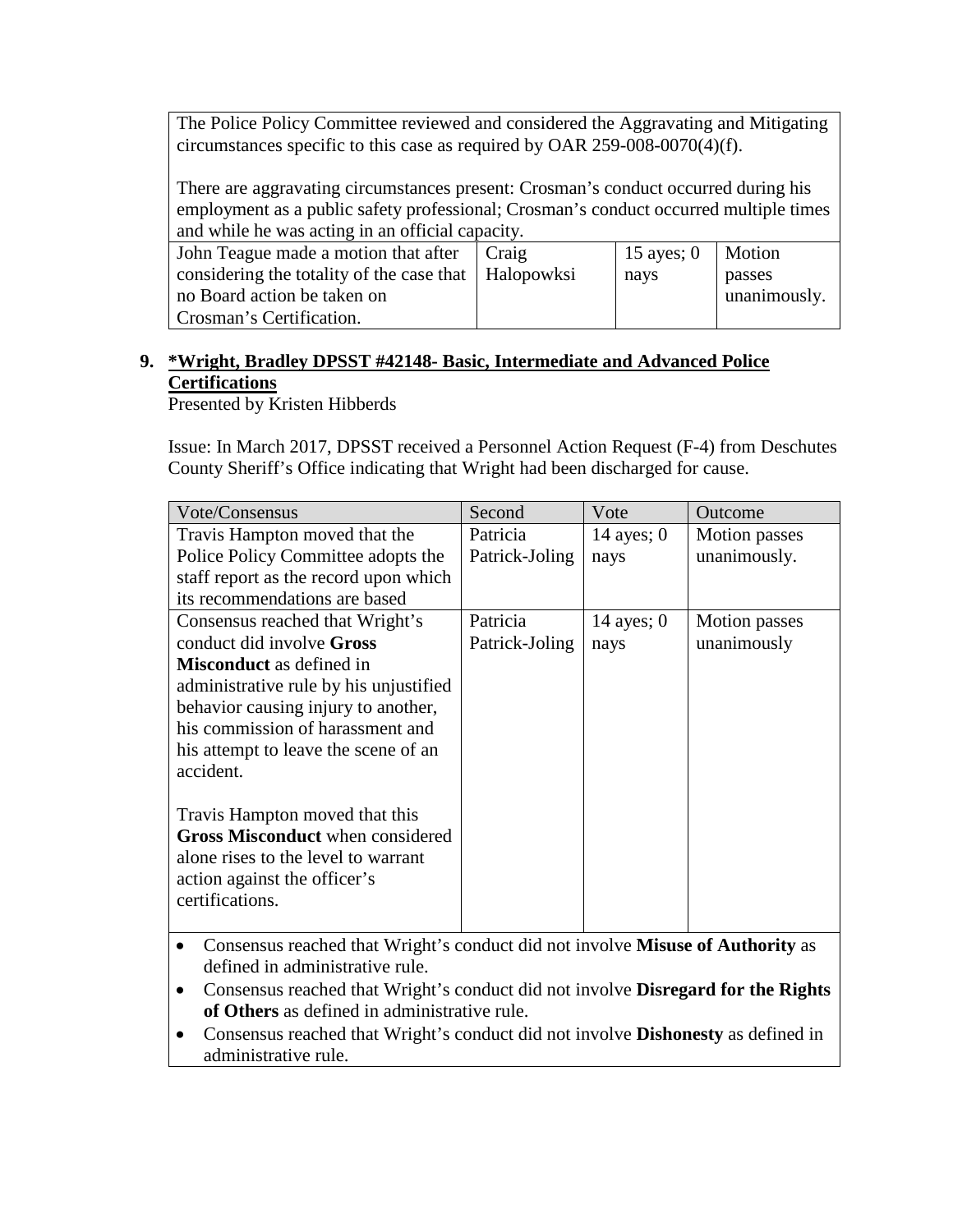The Police Policy Committee reviewed and considered the **Aggravating** and **Mitigating** circumstances specific to this case as required by OAR 259-008-  $0070(4)(f)$ .

There are aggravating circumstances present: Wright's conduct occurred during his employment as a public safety professional and his conduct resulted in a criminal disposition.

There are mitigating circumstances present in case: Wright has fulfilled all of the requirements set by the court.

| Travis Hampton makes a motion          | Patricia              | $\vert$ 14 ayes; 0 | Motion passes |
|----------------------------------------|-----------------------|--------------------|---------------|
| that after considering the totality of | Patrick-Joling   nays |                    | unanimously.  |
| the case that Board action is taken    |                       |                    |               |
| on Wright's certification.             |                       |                    |               |

• Consensus reached that Wright's conduct impacts his ability to be employed as a public safety professional because it violates the Code of Ethics, sworn and affirmed by him, to safeguard lives and property; to protect all persons against deception, the weak against oppression or intimidation and the peaceful against violence or disorder. Wright's conduct is particularly egregious because as a police officer he is trained in de-escalation and in this situation he intentionally grabbed an individual by the arm causing harm and discomfort. Wright was not forthright with his supervisor about the incident further compromising his integrity as a public safety professional. Wright's conduct violated the law and his demonstrated gross misconduct renders him ineffective to serve as a public safety officer.

| John Teague made a motion that          | Patricia       | $7$ ayes; $7$ | <b>Motion</b> fails  |
|-----------------------------------------|----------------|---------------|----------------------|
| Wright's Gross Misconduct               | Patrick-Joling | nays          |                      |
| warrants an ineligibility period of 3   |                | (Wolfe,       |                      |
| years.                                  |                | Lawrence,     |                      |
|                                         |                | Heider,       |                      |
|                                         |                | Zanni,        |                      |
|                                         |                | Davis,        |                      |
|                                         |                | Garrett,      |                      |
|                                         |                | Hampton)      |                      |
|                                         |                |               |                      |
|                                         | Andy Heider    | 14 ayes; $0$  | <b>Motion</b> passes |
| Liz Lawrence makes a motion that        |                | nays          | unanimously.         |
| Wright's Gross Misconduct               |                |               |                      |
| warrants for ineligibility for 5 years. |                |               |                      |

# **10. \*Hemphill, Rhett DPSST #33695 – Basic, Intermediate and Advanced Police Certifications**

Presented by Kristen Hibberds

Issue: In March 2017, DPSST received a Personnel Action Request (F-4) from Deschutes County Sheriff's Office indicating that Hemphill resigned during an investigation.

| ote/Consensus | Second | 'ote | Jutcome |
|---------------|--------|------|---------|
|               |        |      |         |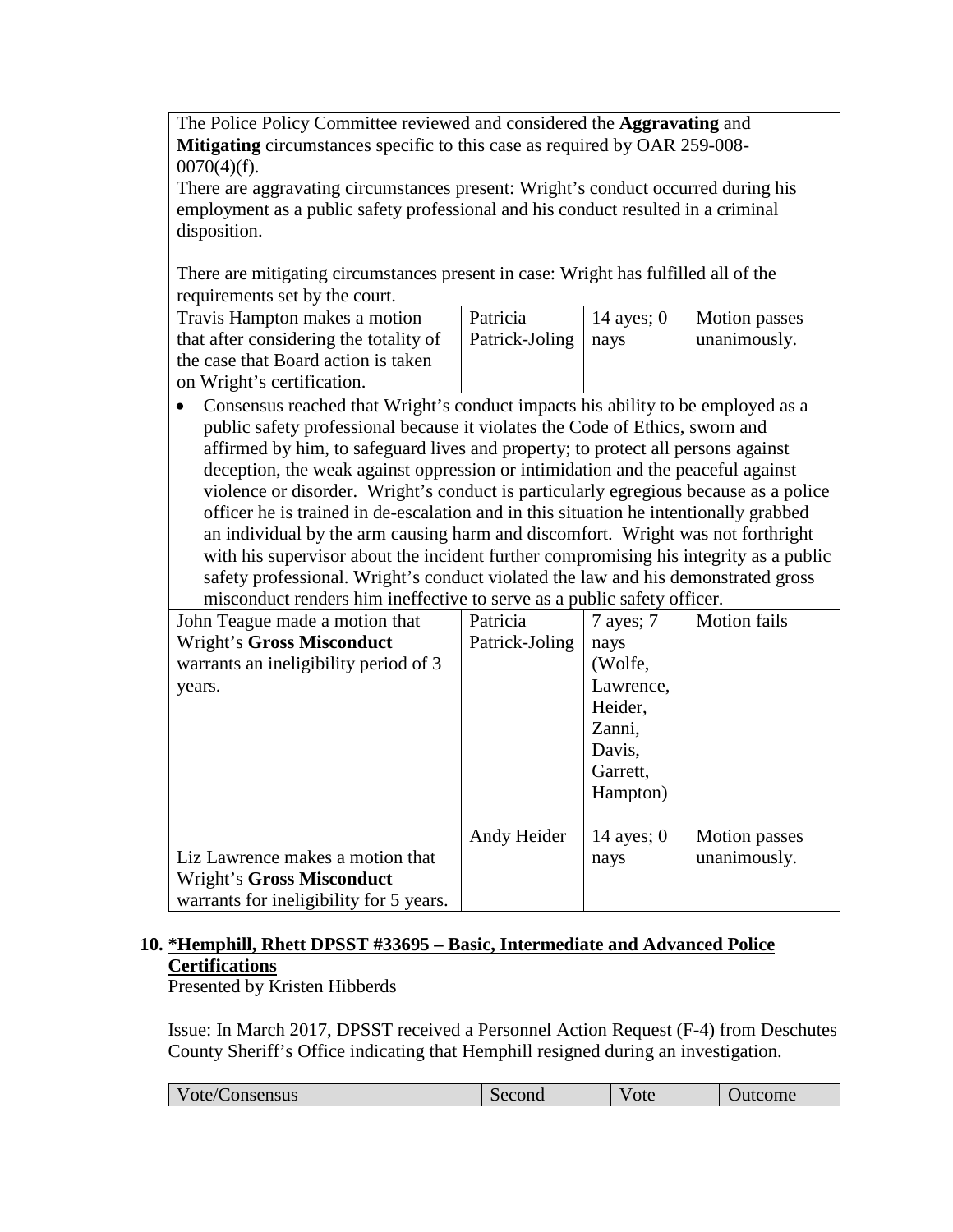| Patricia Patrick-Joling moved that the                                                          | Brian Wolfe | 14 ayes; $0$ | Motion       |
|-------------------------------------------------------------------------------------------------|-------------|--------------|--------------|
| Police Policy Committee adopts the                                                              |             | nays         | passes       |
| staff report as the record upon which                                                           |             |              | unanimously. |
| its recommendations are based.                                                                  |             |              |              |
| Consensus reached that Hemphill's conduct did not involve Gross Misconduct as                   |             |              |              |
| defined in administrative rule.                                                                 |             |              |              |
| Consensus reached that Hemphill's conduct did not involve Misuse of Authority                   |             |              |              |
| as defined in administrative rule.                                                              |             |              |              |
| Consensus reached that Hemphill's conduct did not involve <b>Disregard for the</b><br>$\bullet$ |             |              |              |
| <b>Rights of Others</b> as defined in administrative rule.                                      |             |              |              |
| Consensus reached that Hemphill's conduct did not involve <b>Dishonesty</b> as defined          |             |              |              |
| in administrative rule.                                                                         |             |              |              |
| The Police Policy Committee reviewed and considered the <b>Aggravating</b> and                  |             |              |              |
| Mitigating circumstances specific to this case as required by OAR 259-008-                      |             |              |              |
| $0070(4)(f)(F)$ . There are aggravating circumstances present: Hemphill's conduct               |             |              |              |
| occurred during his employment as a public safety professional; Hemphill's conduct              |             |              |              |
| occurred multiple times and while he was acting in an official capacity.                        |             |              |              |
| John Teague makes a motion that after                                                           | Brian Wolfe | 14 ayes; $0$ | Motion       |
| considering the totality of the case that                                                       |             | nays         | passes       |
| no Board action is taken on Hemphill's                                                          |             |              | unanimously. |
| certification.                                                                                  |             |              |              |

# **11. \*Hosek, Ronald DPSST #05927 – Basic, Intermediate, Advanced and Supervisory Police Certifications**

Presented by Kristen Hibberds

Issue: In November 2015, DPSST received a LEDS hit indicating that Hosek had been arrested for Harassment, Disorderly Conduct in the Second Degree (two counts), and Menacing. On June 26, 2017, Hosek plead guilty and was convicted of Menacing. The Harassment and two counts of Disorderly Conduct were dismissed.

| <b>Vote/Consensus</b>                   | <b>Second</b>  | <b>Vote</b>  | <b>Outcome</b> |
|-----------------------------------------|----------------|--------------|----------------|
| John Teague moved that the Police       | Patricia       | 13 ayes; $0$ | Motion         |
| Policy Committee adopts the staff       | Patrick-Joling | nays         | passes         |
| report as the record upon which its     |                |              | unanimously.   |
| recommendations are based.              |                |              |                |
| Consensus reached that Hosek's          | Travis         | 9 ayes; $2$  | Motion         |
| conduct did involve <b>Gross</b>        | Hampton        | nays         | passes.        |
| <b>Misconduct</b> as defined in         |                | (Teague,     |                |
| administrative rule by initiating       |                | Halupowski)  |                |
| confrontation and pleading guilty to    |                |              |                |
| criminal charges.                       |                |              |                |
|                                         |                |              |                |
| Patricia Patrick-Joling moved that this |                |              |                |
| <b>Gross Misconduct</b> when considered |                |              |                |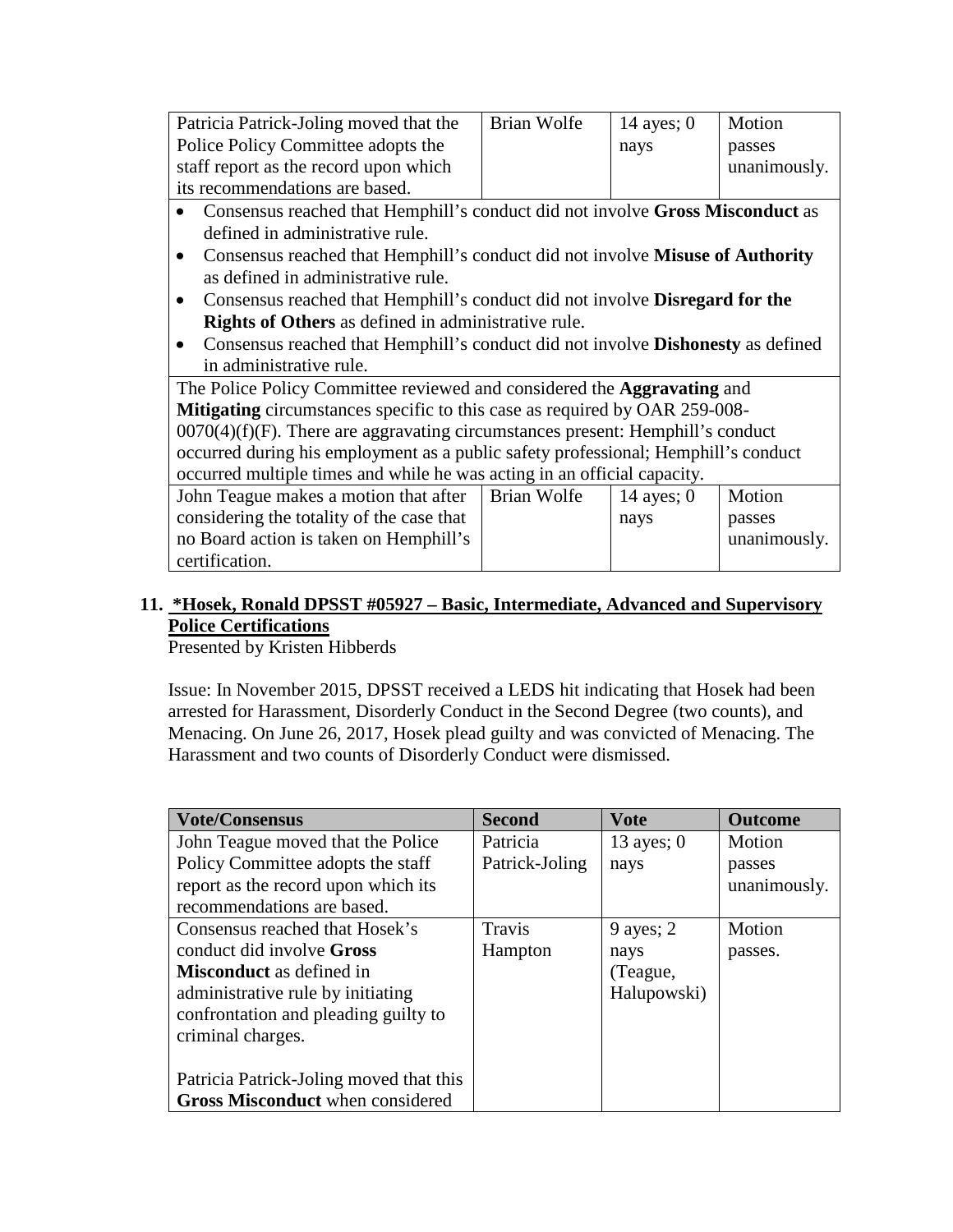| alone rises to the level to warrant<br>action against the officer's<br>certifications.                                                                                                                                                                                                                                                                                                                                                                                                                                                                                                                                                                                                                                                                |                    |                                               |                       |  |  |
|-------------------------------------------------------------------------------------------------------------------------------------------------------------------------------------------------------------------------------------------------------------------------------------------------------------------------------------------------------------------------------------------------------------------------------------------------------------------------------------------------------------------------------------------------------------------------------------------------------------------------------------------------------------------------------------------------------------------------------------------------------|--------------------|-----------------------------------------------|-----------------------|--|--|
| Consensus reached that Hosek's conduct did not involve Misuse of Authority as<br>$\bullet$<br>defined in administrative rule.<br>Consensus reached that Hosek's conduct did not involve Disregard for the Rights<br>$\bullet$<br>of Others as defined in administrative rule.<br>Consensus reached that Hosek's conduct did not involve <b>Dishonesty</b> as defined in<br>$\bullet$<br>administrative rule.                                                                                                                                                                                                                                                                                                                                          |                    |                                               |                       |  |  |
| The Police Policy Committee reviewed and considered the Aggravating and<br>Mitigating circumstances specific to this case as required by OAR 259-008-<br>$0070(4)(f)$ .                                                                                                                                                                                                                                                                                                                                                                                                                                                                                                                                                                               |                    |                                               |                       |  |  |
| There are aggravating circumstances present: Hosek's conduct resulted in a criminal<br>disposition, the classification of the crime was a Class A Misdemeanor for which he<br>pled guilty, and the date of his criminal disposition was recent, Hosek was sentenced to<br>24 months' probation and 90 days in jail.                                                                                                                                                                                                                                                                                                                                                                                                                                   |                    |                                               |                       |  |  |
| There are mitigating circumstances present in case: Hosek's conduct occurred after his<br>employment as a public safety professional, he does not have more than one criminal<br>disposition in his record and he has paid all of his fines and fees to the<br>court. Additionally mitigating was Hosek's duress by the unexpected personal<br>situation, he plead to Menacing to avoid putting his family through a trial, Hosek was<br>not employed or acting in an official capacity and he appeared to be provoked by the<br>individual he engaged in a fight with.                                                                                                                                                                               |                    |                                               |                       |  |  |
| Patricia Patrick-Joling made a motion<br>that after considering the totality of<br>the case that Board action be taken on<br>Hosek's certification.                                                                                                                                                                                                                                                                                                                                                                                                                                                                                                                                                                                                   | <b>Brian Wolfe</b> | 13 ayes; 2<br>nays<br>(Halupowski,<br>Teague) | Motion<br>passes.     |  |  |
| Consensus reached that Hosek's conduct impacts his ability to be employed as a<br>$\bullet$<br>public safety professional because it violates the Code of Ethics, sworn and<br>affirmed by him, to safeguard lives and property; to protect all persons against<br>deception, the weak against oppression or intimidation and the peaceful against<br>violence or disorder. Hosek's conduct is particularly egregious because he took<br>overt actions and initiated contact with an individual that resulted in a physical<br>fight. Hosek's conduct violated the law and his demonstrated gross misconduct<br>renders him ineffective to serve as a public safety officer.<br>13 ayes; 0<br>Motion<br>Travis Hampton made a motion that<br>Patricia |                    |                                               |                       |  |  |
| <b>Brandt's Gross Misconduct warrants</b><br>an ineligibility of five years.                                                                                                                                                                                                                                                                                                                                                                                                                                                                                                                                                                                                                                                                          | Patrick-Joling     | nays.                                         | passes<br>unanimously |  |  |

# **12. \*Brandt, Randall DPSST #07626 – Basic, Intermediate and Advanced Police Certifications and Basic Corrections Certification; Portland Police Bureau - Retired** Presented by Kristen Hibberds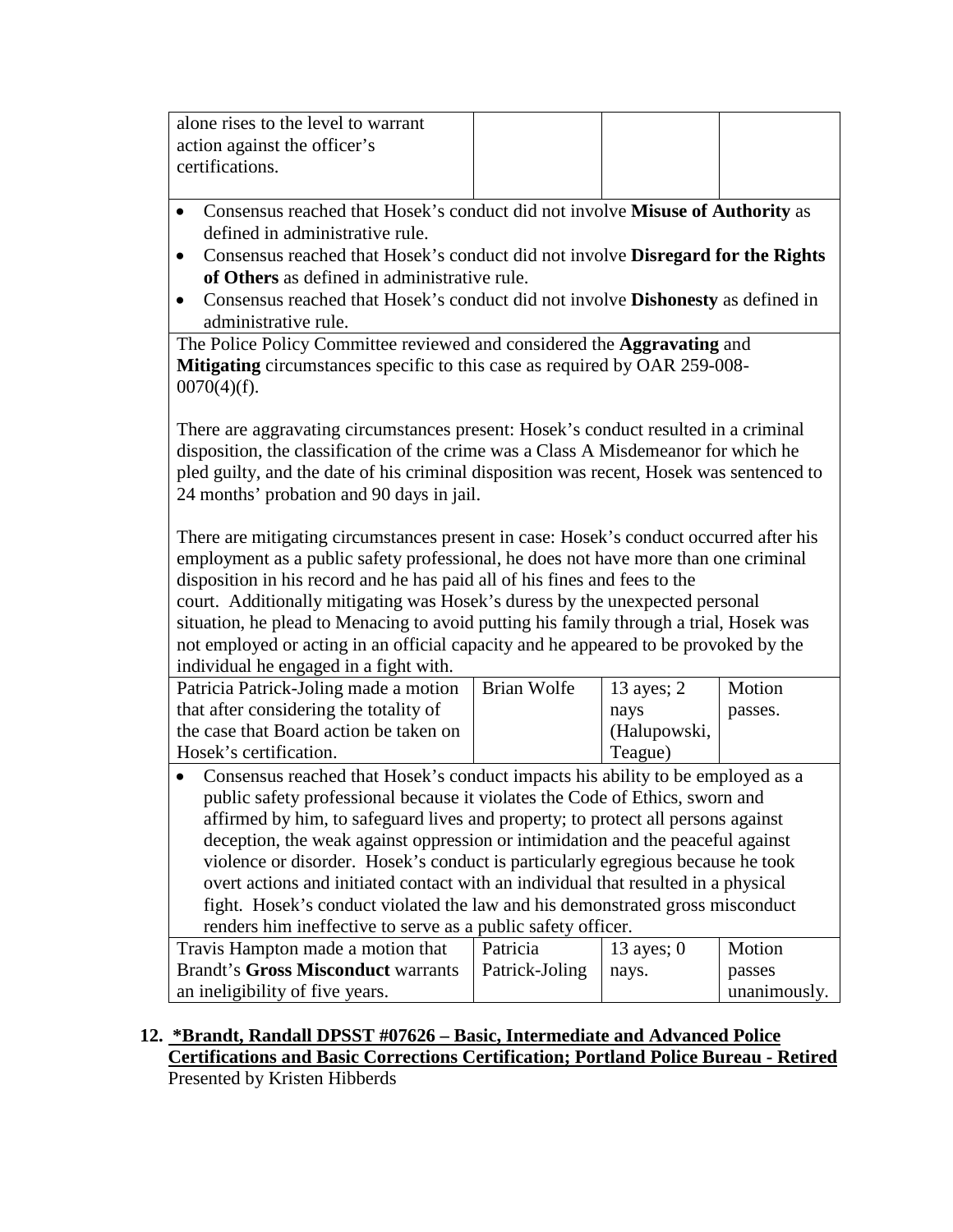| Vote/Consensus                                                                              | Second       | Vote         | Outcome      |  |
|---------------------------------------------------------------------------------------------|--------------|--------------|--------------|--|
| Craig Halupowski moved that the                                                             | Liz Lawrence | 13 ayes;     | Motion       |  |
| Police Policy Committee adopts the                                                          |              | 0 nays;      | passes       |  |
| staff report as the record upon which                                                       |              |              | unanimously. |  |
| its recommendations are based                                                               |              |              |              |  |
| Consensus reached that Brandt's                                                             | Craig        | 13 ayes; $0$ | Motion       |  |
| conduct did involve Gross                                                                   | Halupowski   | nays         | passes       |  |
| <b>Misconduct</b> as defined in                                                             |              |              | unanimously  |  |
| administrative rule by violating the law                                                    |              |              |              |  |
| and engaging in domestic violence by                                                        |              |              |              |  |
| pushing his wife to the floor during an                                                     |              |              |              |  |
| argument.                                                                                   |              |              |              |  |
|                                                                                             |              |              |              |  |
| Brian Wolfe moved that this Gross<br><b>Misconduct</b> when considered alone                |              |              |              |  |
| rises to the level to warrant action                                                        |              |              |              |  |
| against the officer's certifications.                                                       |              |              |              |  |
|                                                                                             |              |              |              |  |
| Consensus reached that Brandt's conduct did not involve Misuse of Authority as<br>$\bullet$ |              |              |              |  |
| defined in administrative rule.                                                             |              |              |              |  |
| Consensus reached that Brandt's conduct did not involve Disregard for the Rights            |              |              |              |  |
| of Others as defined in administrative rule.                                                |              |              |              |  |
| Consensus reached that Brandt's conduct did not involve <b>Dishonesty</b> as defined in     |              |              |              |  |
| administrative rule.                                                                        |              |              |              |  |
| The Police Policy Committee reviewed and considered the Aggravating and                     |              |              |              |  |
| Mitigating circumstances specific to this case as required by OAR 259-008-                  |              |              |              |  |
| $0070(4)(f)$ .                                                                              |              |              |              |  |
|                                                                                             |              |              |              |  |
| There are aggravating circumstances present: Brandt's conduct involved domestic             |              |              |              |  |
| violence, he failed to self-report his conduct to DPSST, his conduct resulted in a          |              |              |              |  |
| criminal disposition, the classification of the crime was a Class B Misdemeanor for         |              |              |              |  |
| which he pled guilty, and the date of his criminal disposition was recent. Additionally     |              |              |              |  |
| aggravating was his aggressive and controlling behavior with the arresting officers         |              |              |              |  |
| during their contact with Brandt.                                                           |              |              |              |  |
|                                                                                             |              |              |              |  |
| Travis Hampton made a motion that                                                           | John Teague  | 13 ayes;     | Motion       |  |
| after considering the totality of the                                                       |              | 0 nays;      | passes       |  |
| case that Board action is taken on                                                          |              |              | unanimously. |  |
| Brandt's certification.                                                                     |              |              |              |  |
| Consensus reached that Brandt's conduct impacts his ability to be employed as a             |              |              |              |  |
| public safety professional because it violates the Code of Ethics, sworn and                |              |              |              |  |
| affirmed by him, to safeguard lives and property; to protect all persons against            |              |              |              |  |
| deception, the weak against oppression or intimidation and the peaceful against             |              |              |              |  |
| violence or disorder. Brandt's conduct is particularly egregious because he engaged         |              |              |              |  |
| in conduct that violated the law and involved domestic violence. Brandt's conduct           |              |              |              |  |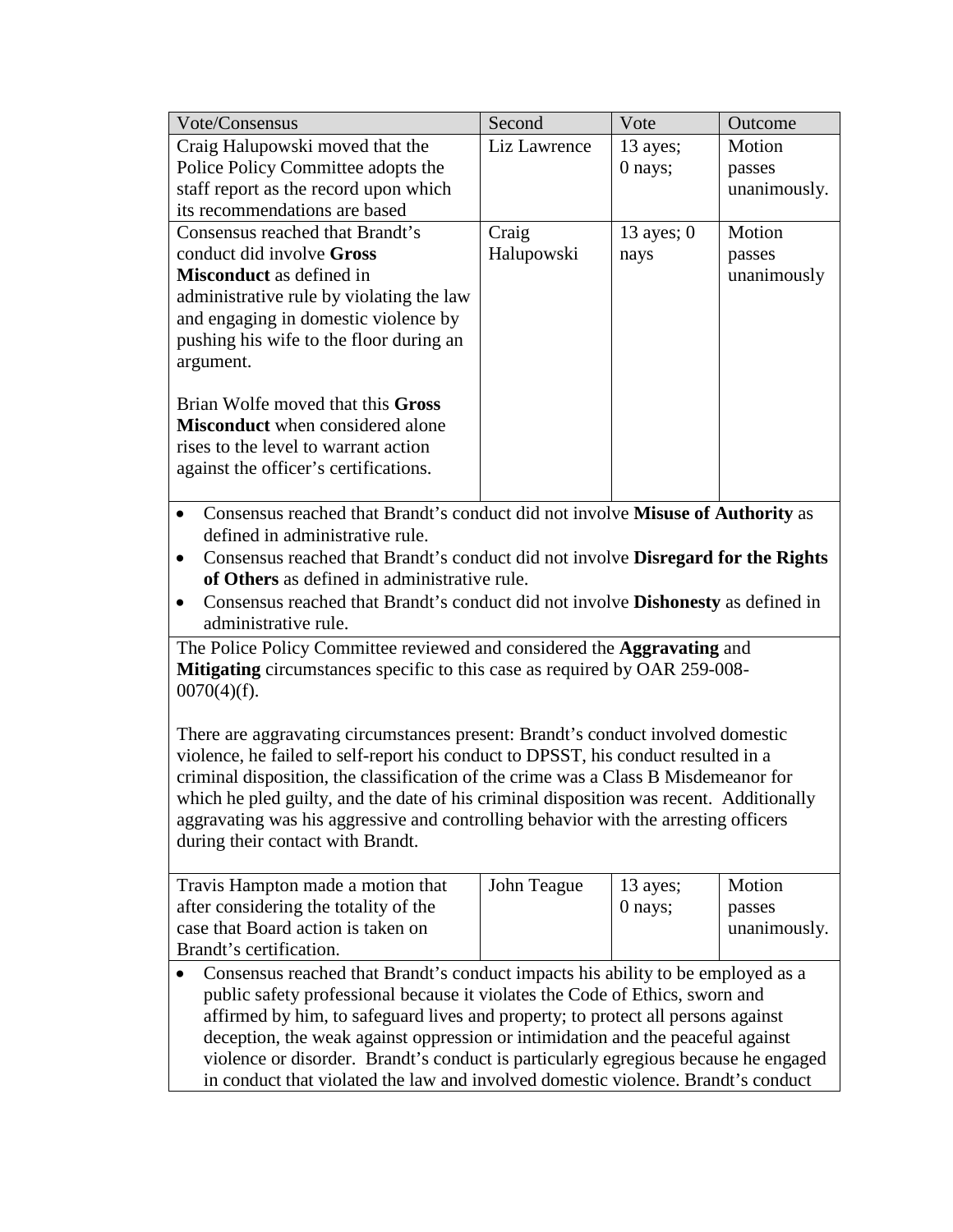| has compromised his integrity and his demonstrated gross misconduct renders him |         |            |              |  |  |
|---------------------------------------------------------------------------------|---------|------------|--------------|--|--|
| ineffective to serve as a public safety officer.                                |         |            |              |  |  |
| Craig Halupowski makes a motion that Travis                                     |         | $13$ ayes; | Motion       |  |  |
| <b>Brandt's Gross Misconduct warrants</b>                                       | Hampton | 0 nays;    | passes       |  |  |
| an ineligibility of 10 years.                                                   |         |            | unanimously. |  |  |

# **13.** \***Law Enforcement Memorial Wall Nomination – Officer Malcus Williams (DPSST #33171); City of Ashland Police Department**

Presented by Eriks Gabliks

On Friday March 2, 2018 at approximately 7:25 p.m. Officer Malcus Williams suffered a major medical event while on duty and on the scene of a call.

The death meets the criteria for the Oregon Law Enforcement Officer Memorial. Oregon Administrative Rule 259-008-0100 (i) defines "In the line of duty death" as a fatal injury which is the direct or proximate result of any enforcement action or emergency response resulting in death or death directly resulting from law enforcement training for enforcement action or emergency response that the law enforcement officer is authorized or obligated to perform by law, rule, regulation, or condition of employment or service while on or off duty.

*Craig Halupowski moved that Ashland Police Officer Malcus Williams' name be included on the Law Enforcement Memorial Wall during the 2019 ceremony. Brian Wolfe seconded the motion. The motion passes unanimously.*

# **Department Update**

- Linsay informed the group about some increased transparency initiatives which include publishing a list of open professional standards cases on the website.
- Linsay updated the group on the progress of the Executive/Management Certification Workgroup. The group will be working with the Center for Policing Excellence and Dr. Steve James from Washington State University on developing Supervisory and Executive level training for law enforcement officers.
- Linsay informed the group that she will be requesting permission from the Board at their meeting in July to form a follow-up Workgroup to look at the criminal justice denial/revocation rules. The purpose of this group will be to address any inadvertent tensions created by the rule re-write completed in 2017.
- Eriks reminded everyone that the 2018 Fallen Law Enforcement Officers Memorial washeld at DPSST on May 8, 2018. More than 80 family members attended and all were welcome. Ashland Police Officer Malcus Williams who died in the line of duty a few weeks will not be added during this year's ceremony. It is tradition to not add names soon after the officer dies so that the family and co-workers have a chance to heal after the loss.
- DPSST continues to monitor Academy enrollment and agency hiring trends. DPSST is aware that both OSP and Portland are discussing large hiring groups for the Fall. Eriks shared that the May Basic Police class had 21 students and June had less than 20 enrolled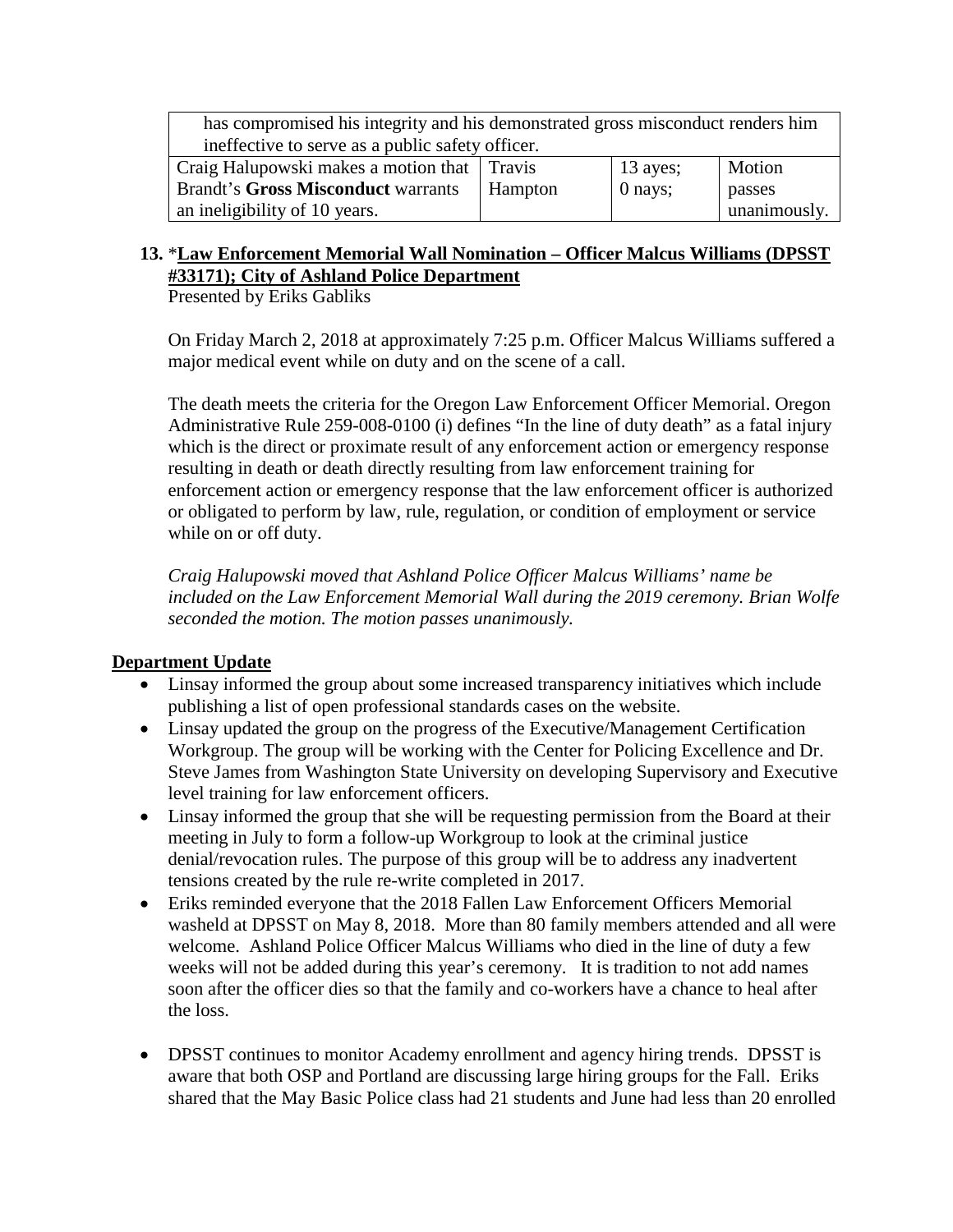so DPSST made the decision to combine both classes and not run the May class as it would not be fiscally responsible. All agencies were communicated with and understood. The feedback DPSST schedulers have received is that agencies are in the process of hiring, will be hiring soon, have exhausted their current hiring lists, or are awaiting their next budget cycle to begin. DPSST continues to plan to offer a new 16 week Basic Police class every month for the next two years to address the retirement and hiring projections of agencies around the state. DPSST staff is monitoring the enrollments of city and county corrections officers and an additional 6-week Basic Corrections class may be needed in the summer to address the influx. Basic Parole and Probation continues to be steady with no backlog of officers needing training.

- At the April BPSST meeting, DPSST staff presented the agency budget additions it would like to propose as part of its 2019-2021 Agency Request Budget. The Board approved the concepts which include additional staff for academy infrastructure and training, a student to add emergency generation on campus, deferred maintenance funds, funds for a reserve training program coordinator, active shooter training coordinator, funds to design a third wing on the dorms with housing on the second and third floors and classrooms on the first, and funds to evaluate a Learning Management System (LMS) for DPSST. Eriks shared that no additional basic classes will be asked as part of its budget request as the current process of requesting classes based on need is working well. Eriks also shared that DPSST is having active discussions with DOC which wants to evaluate returning basic corrections officer training to the Academy under DPSST's oversight. DPSST also did not request any positions for HB 2355 (Race Based Profiling) as those positions were approved as part of the legislation and DPSST will request the positions as needed to implement the program. Eriks added the concept DPSST is discussing with DOC would have two DOC officers assigned to the Academy and embedded within DPSST's Training Division. DPSST would not mix county and state corrections officers into the same class. DPSST would offer a basic corrections class for city and county officers and a class for DOC officers. Both would cover the same topics but would be tailored to city/county and state corrections operations.
- DPSST is looking to add 60 additional parking spaces at the Academy over the summer. This is needed to address the volume of students attending classes and events at the Academy. DPSST is in the early phases of discussion with the City of Salem to obtain proper approvals and permits.

Meeting adjourned at approximately 2:00 pm.

#### *Administrative Notes:*

- *The PPC went on break at 12:00, coming back on the record at 12:21.*
- *These minutes reflect the order of the discussion/voting items as they appear on the official meeting agenda. The actual order in which they were discussed may vary.*